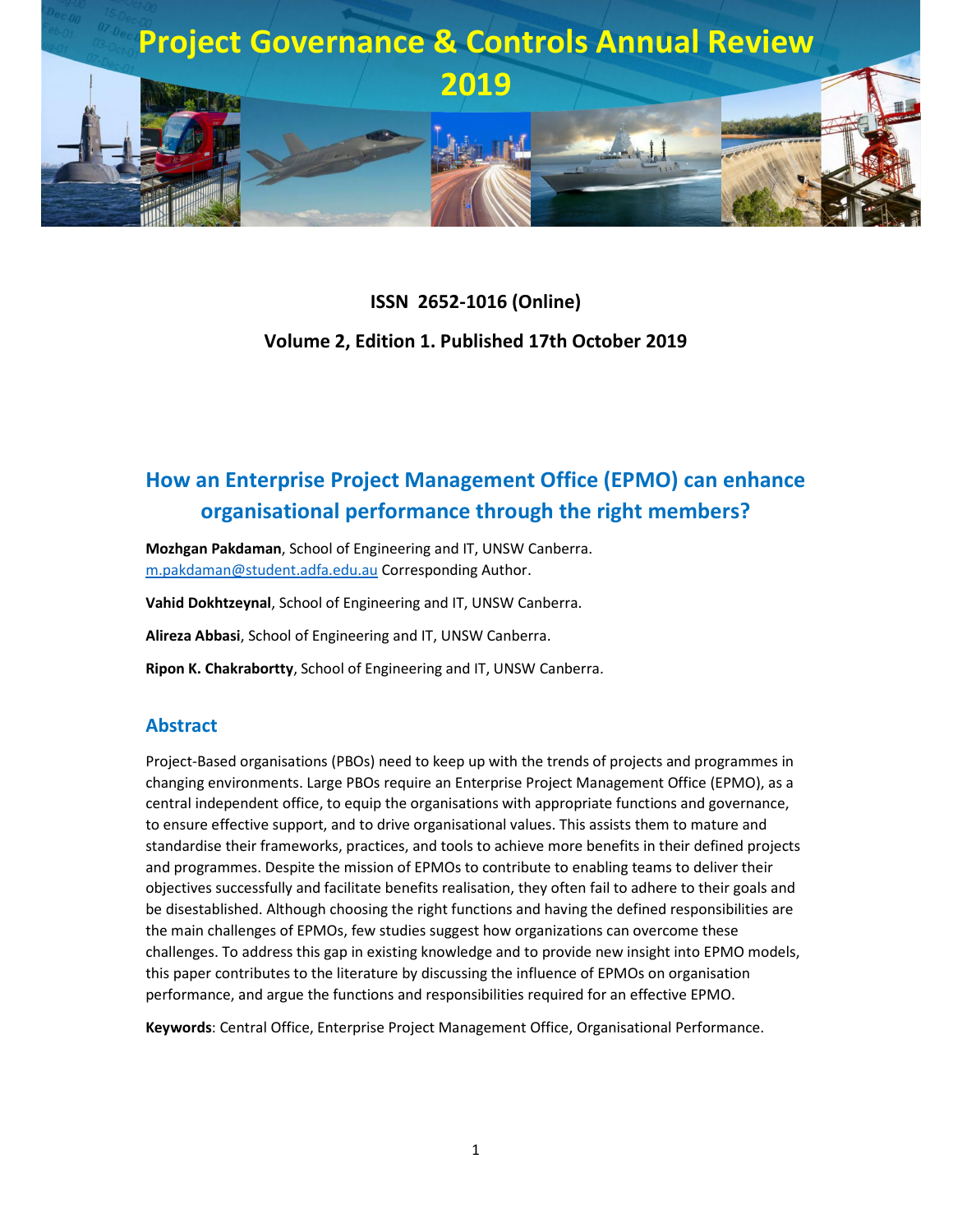#### **Introduction**

The number of Project-Based Organisations (PBOs) have increased over time in various industries (Ren et al., 2018). PBOs deliver products, services, or results through projects or programmes, aligning with their organisational strategic goals, to create benefits for stakeholders and organisations (Boh, 2007). The survival and growth of PBOs depend on the successful implementation of their projects/programmes (Backlund & Sundqvist, 2018). Projects/programmes require a temporary team (often from different units/departments in the organisation) with diverse capabilities working together for a limited time (Ajmal & Koskinen, 2008). Since traditional Enterprise, Portfolio, Programme, and Project (EP3) management practices cannot respond rapidly to dynamic environments, the need for a central independent office is significantly emerging in PBOs to adapt to organisational strategy shifts (Aubry et al., 2007; PMI, 2012). This office should support the formation of the EP3 team; provide requirements, processes, tools, and techniques to facilitate defining the right projects/programmes (Hill, 2007), and optimising EP3 management activities to deliver outputs successfully (Thiry & Deguire, 2007); integrate and share knowledge between EP3 units to prevent repeating the same mistakes, duplicating the same activities, and reinventing the wheel (Pemsel & Wiewiora, 2013); and manage performance to make sure that strategic goals are fulfilled through the implementation of EP3 management efficiently (Müller et al., 2019). This central office, under many different names (i.e. Enterprise Project Management Office, Project Portfolio Management Office, Programme Management Office, Project Management Office), has different types and structures based on their position in organisations (i.e. enterprise, portfolio, programme, project) (Patel et al., 2012), range of responsibilities and services (i.e. supportive, controlling, directive) (PMI, 2017a), and life spans (temporary and permanent) (Axelos, 2013). This office, therefore, has different structure, size, and characteristics. PBOs significantly have been setting up their bespoke central office customising methodologies and standards (Salameh, 2014).

In large PBOs, Enterprise Project Management Office (EPMO) is the central office that performs the aforementioned duties. EPMO Managers work closely with other managers (i.e. portfolio, programme, project managers) (Rad, P & Levin, 2007) and key stakeholders to ensure effective support and performance to realise benefits and drive values (Aubry, 2015). Beside capabilities and mindset of PBOs (i.e. useful processes, tools and techniques), EPMO members play an important role to increase their performance or efficiency. An EPMO can enhance delivery performance in PBOs, through the right team members. The skills, knowledge, and competencies of each functions help to have an effective EPMO (DiTullio, 2010). The Australian Institute of Project Management (AIPM) and KPMG (2018) in their survey stated that 30% of organisations disestablish their PMO during last 2 years. The rates of PMO disestablishment have been reducing but is still high and PMOs continue to fail. Thus, PBOs needs to not only choose the right structure and members with the right knowledge and skills for EPMOs, but also improve their capabilities with dynamic teams. This paper reviewing literature aims to identify the influence of EPMOs on organisation performance, and the characteristics of the right functions and responsibilities of the EPMOs. To achieve these goals, the following questions will be answered: What are types of central offices?; What can EPMOs do to improve organisational performance?; What are the characteristics and responsibilities of each functions in EPMOs?

PGCAR 2019 2 https://www.pgcs.org.au/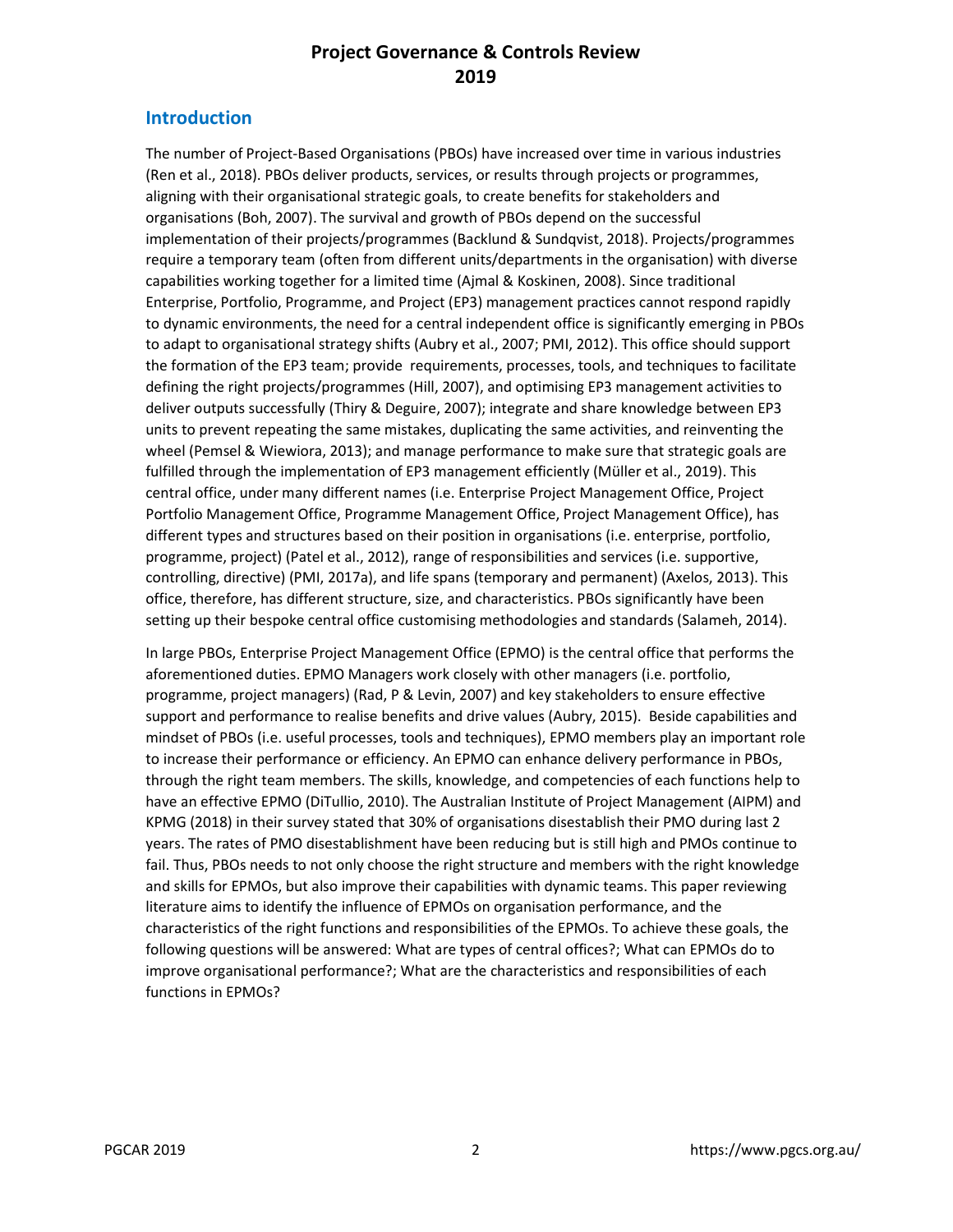## **Central Office Types**

Project-Based Organisations (PBOs) set up a central office to increase performance, reduce costs, increase team members' collaboration, facilitate sharing knowledge, and ensure projects/programmes become successful. Project/programme management helps organisations to deliver projects/programmes right (Cooke-Davies, 2004), while portfolio management is about doing the right projects/programmes (Cooke-Davies, T, 2009). Organisations set up a central office to facilitate defining and managing the right projects/programs in the right way with the right team.



#### **Enterprise Project Management Office (EPMO)**

**Figure 1: Structure of Central Offices** 

Project-Based Organisations (PBOs) seek ways to enhance organisational performance, improve portfolios, programmes, and projects, facilitate information and knowledge sharing, and advance resource management (Spalek, 2013). EPMOs help organisations develop the capabilities to deliver the right projects/programmes successfully and achieve excellent organisation performance by setting standard governance and processes (Dai & Wells, 2004). EPMOs have consolidated their position in today's PBOs and have an impact on not only projects/programmes success but also portfolios management and organisational performance. EPMOs are considered at the executive and managerial level of organisational structure to reach global objectives (Rad, P & Levin, 2006a). EPMOs provide valuable services including: aligning all projects, programmes, and portfolios with strategy and policies; providing standard tools and techniques; implementing and integrating project/program management processes; assessing project/programme progresses and delivering reports; making investment decisions to achieve objectives and strategic values (Mossalam & Arafa, 2016; Salameh, 2014). There is a direct relationship between the maturity of EPMOs and the value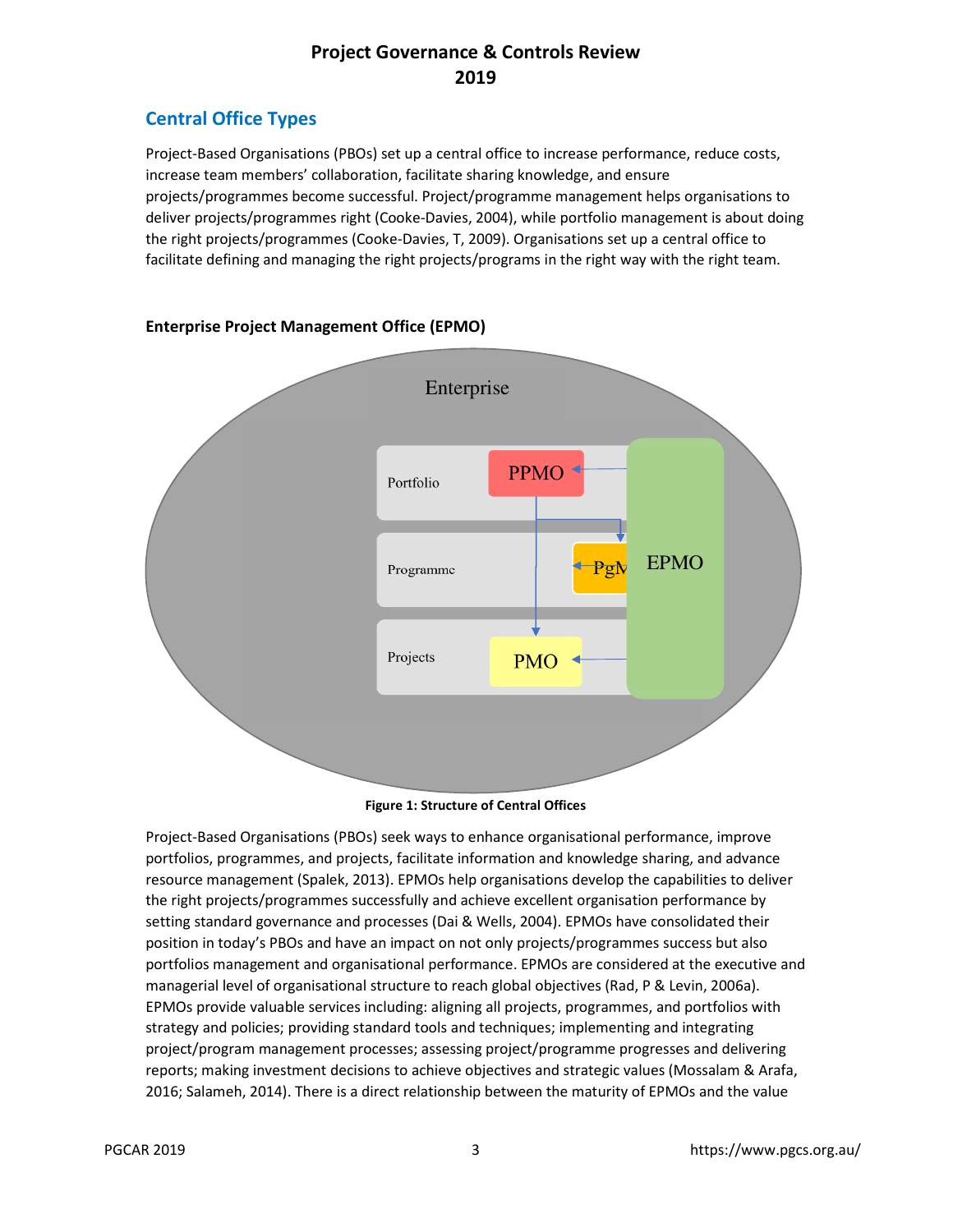provided for PBOs. Their maturity is achieved by standardising, measuring, controlling, and improving processes continuously (Crawford, JK, 2014). EPMOs focus on standardising processes, improving reporting systems, and setting up managerial dashboard tools (Hill, 2004). EPMOs have direct responsibility for other lower-level of central offices (PPMO, PgMO, PMO) as demonstrated in Figure 1.

#### **Project Portfolio Management Office (PPMO):**

PPMOs are responsible for selecting, assessing, prioritising, and monitoring portfolios of projects and programmes (Patanakul, 2015). They manage resources based on their availabilities and projects' priorities. Organisations utilise PPMOs to manage portfolios of projects and programmes simultaneously and improve their return of investment (Martinsuo, 2013). PPMOs are responsible for: decision making based on resources; prioritising and selecting projects and programmes based on business objectives and requirements; planning of strategic portfolios; managing risks; providing progress reports; analysing and improving project portfolio performance; offering project portfolio management methodologies, tools and techniques (Unger et al., 2012).

#### **Programme Management Office (PgMO):**

PgMOs focus on benefits management and overall programmes success but PMOs just focus on individual projects' success (Letavec, 2006). The PgMOs protect programmes against failures and put them on the right way based on internal and external clients' needs (Aubry & Hobbs, 2010). PgMOs duties include: defining principles and responsibilities; managing communication and making collaboration between related projects and programmes; tailoring processes, tools and techniques; managing programme deliverables to reach objectives; planning and monitoring, and realising programme's benefits; setting key performance measurement methods to assess performance; and managing risks and issues (Mosavi, 2014; Tjahjana et al., 2009).

#### **Project Management Office (PMO):**

PMOs based on organisation maturity provides or tailor governance, methodologies, processes, tools and techniques for projects/programmes (Axelos, 2013; Paton & Andrew, 2019). Some important responsibilities of a PMO include: expert mentoring and project management training; defining key performance indicators and key results indicators to measure the performance and analyse projects efficiency; supporting communication; supporting projects based on best practices; providing information to facilitate decision-making; providing quality assurance; collecting and controlling documents and lessons learned; controlling project progresses; and supporting project delivery (Hill, 2007; Lacruz et al., 2019; Sandhu et al., 2019).

#### **The influence of EPMOs on organisation performance**

Effective EPMOs boost organisational performance by minimising the likelihood of project/programme failures (Dai & Wells, 2004). They provide support for EP3 units to make sure that strategic objectives are reached and benefits are realised (Ameri & Awad, 2016; Ramani, 2016).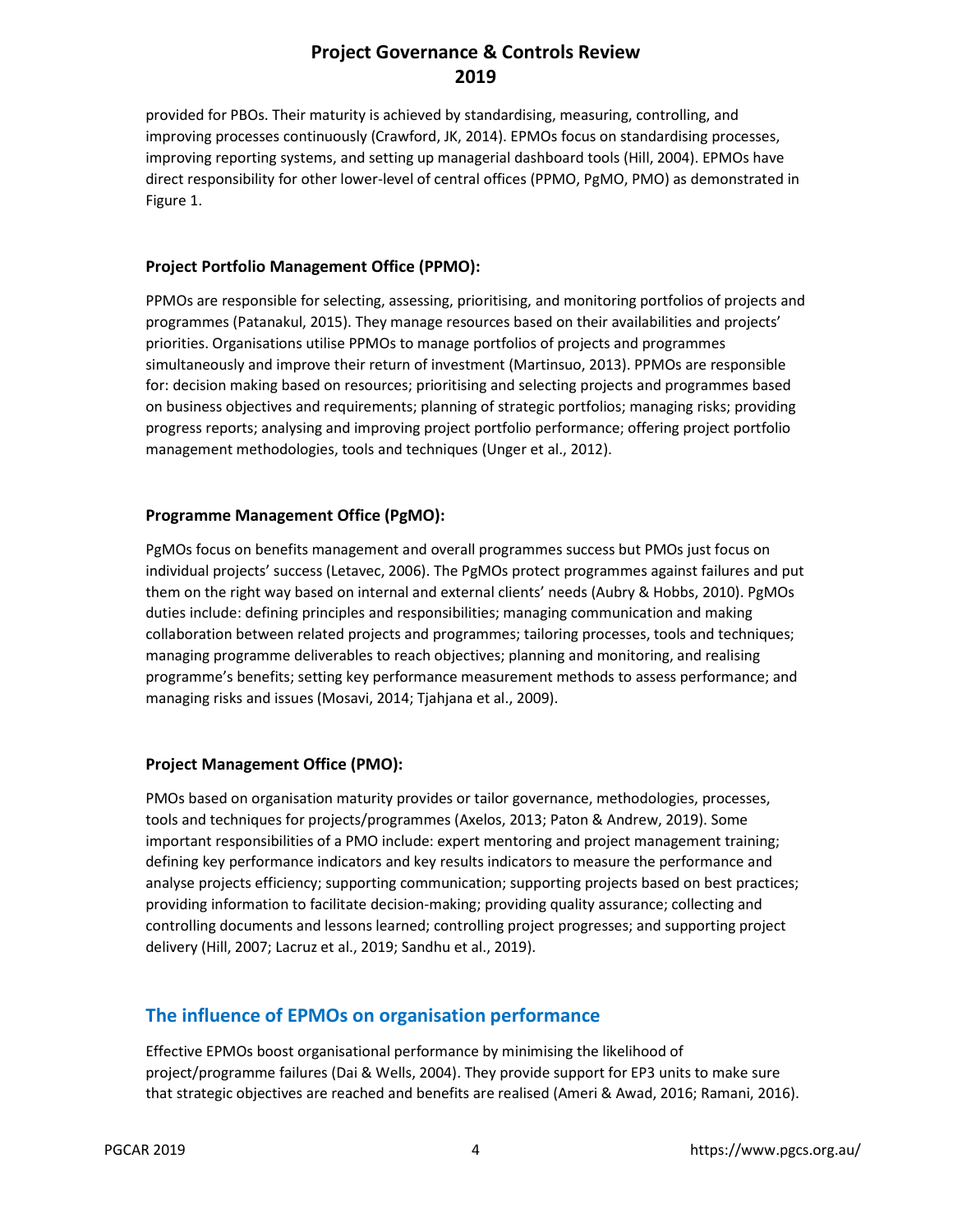To reach this goal, PBOs need to concern about both short term and long term EPMOs strategy (Spalek, 2013).

EPMOs support all project, programme, portfolio, strategic activities by providing a common approach and governance frameworks, processes, workflows, and form templates (Gurtu, 2010). They introduce associate tools and share lessons learned with team members. Effective EPMOs specify performance standards and KPIs (Rad, P & Levin, 2006a). They coach and monitor EP3 performance and provide performance reports to define improvement points (Anantatmula & Rad, 2013).

They support information management and coordinate communications across all organisation members to speed up knowledge and information exchanges. Building an Information System (IS) helps EPMOs archive and share documents and information and develop and manage data and reports simply (Koh & Crawford, 2012) and effectively. EPMOs use IS to manage changes during project/programme life cycles. IS assist all team members to be aware of performance status in any time they wish (Senior & Copley, 2008). EPMOs monitor EP3 performance and try to do preventive action instead of corrective action. They hold several meetings throughout the life of projects/programmes to get sure that team members are following plans and having high performance (Van Der Linde & Steyn, 2016).

EPMOs set up an effective infrastructure and environment by developing required policies and establishing mechanisms to reach organisational competency and high performance (Williams & Parr, 2004). They facilitate stakeholder management to become sure that all requirements are defined and balanced where there is a conflict (Rad, P & Levin, 2007; Ramani, 2016).

EPMOs provide teambuilding support and facilitate acquiring team by developing procedures helping to form an EPMO team. EPMOs manage the competency and performance of human resources by supporting acquiring and managing EP3 managers and team members (Ramani, 2016). EPMOs should work closely with relevant EP3 members to advise them, make sure that developed processes and tools are used correctly, and provide needs and requirements to achieve organisational goals (Cuthbert, 2012). EPMOs conduct routine reviewing and auditing human resource performance to plan and coordinate trainings as needed (Crawford, J, 2011) and meet Key Performance Indicators (KPIs) (Yeong & Lim, 2011). These trainings enhance team member abilities and upskill them to make the best use of technology to help their organisations achieve their goals, and enhance their performance (Ramani, 2016). They can use motivation and reward systems to encourage team members to enhance day to day effectiveness, collaboration, and performance (Williams & Parr, 2004).

## **The characteristics of an effective EPMO functions and members**

When organisations are implementing an EPMO, there is always a question of functions and capabilities which are required to set up the EPMO successfully (Anantatmula & Rad, 2013). Structuring effective functions and defining the boundaries of EPMOs is key to undertake in the beginning of setting up EPMOs to manage expectations. The structure and function of EPMOs can vary from organisation to organisation and it is based on the expectations and maturity of the organisations. The advanced functions of EPMOs can be Strategic Management; Portfolio Management; Business governance and process analyst; Benefits and value management; Communication and stakeholder management; Information and knowledge management;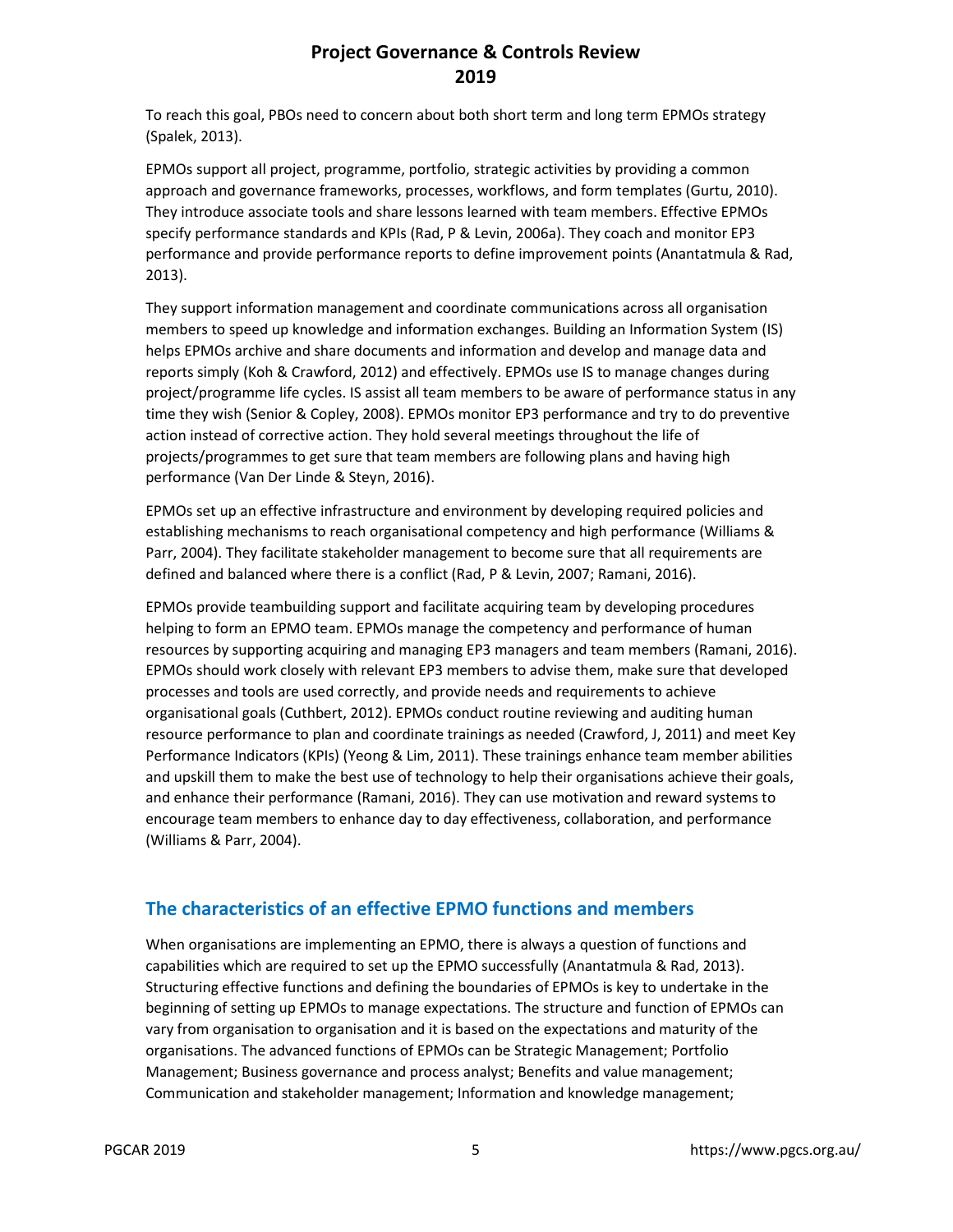Performance management; Finance management; Change management; Resource management; Risk management (Crawford, J, 2011; Gurtu, 2010; Philbin, 2016; PMI, 2013). Table 1 shows effectively and concisely the responsibilities for an effective EPMOs.

Besides designing the right structure and function, a high-performing team (HPT) is essential for successful EPMOs. This HPT is a group of employees with high skills and abilities to interchange their roles. They have clear processes and responsibilities to help members work at their highest standard, make decisions and solve conflicts quickly. HPTs have high level of collaboration, are aligned with a common objective, and clearly understand their contribution to objectives (Bojeun, 2013). HPTs are shaped when EPMO leaders and top managers collect talented people as team members. For EPMOs, they need to recruit talented team members with key skills. Furthermore, members perform in a safe and collaborative environment where they feel secure to express their ideas and share their knowledge with other members (Anantatmula & Rad, 2013). Members can trust their mangers to express their feeling and share opposed views. In EPMOs, team members know how to work together and collaboration is based on quick and fast communication (Metuge, 2015). Everyone in a team has strong collaboration with other members and share their experience with others (Nousala et al., 2009). An effective team distributes information transparently and all members be aware of the latest updates. All members are on the same page and know clearly their responsibilities and goals. A HPT performs their responsibilities to meet stakeholder expectations and needs (Adusumilli, 2011).

One of the main challenges seen by EPMOs is developing qualified members and improving their competency skills. Like other positions in organisations, EPMO team members need to have some special internal personal skills: ability to interact with different organisational levels; build relationships; negotiation; communications; problem solving; presentation; facilitation; flexibility; consultancy; leadership; analytical skills (Ginger Levin & PMP, 2010; Rad, PF & Levin, 2006b). EPMOs identify knowledge and skills and try to hire professional and optimise staffing (McLaren, 2009). Effective EPMOs need to rely on skilled staff to make sure that they can deliver organisational goals. EPMOs support, mentor, and train members to add value to organisations. They assist in identifying proper resources and proper knowledge and skills requirements for team members. EPMOs should be staffed with experienced and skilled people to have reliability and efficiency (Kendall & Rollins, 2003). Sometime they cannot find enough skilled resources and they should train inadequately skilled people. EPMOs with appropriate coaching activities help members to do their best. They facilitate learning and provide training to ensure EPMO objectives are achieved (Salameh, 2014). They concentrate on improving required skills and related software within organisations. EPMOs define and run training plans covering the knowledge of portfolio/programme/project management, the use of tools and processes, and internal personal skills (Kaleshovska, 2014). They work closely with team members to provide ongoing guidance, point out potential problems, and provide continuous improvement (McLaren, 2009). These mentoring and training plans standardise the level of knowledge and skills to enhance performance which results in increasing probability of success.

PGCAR 2019 **6** https://www.pgcs.org.au/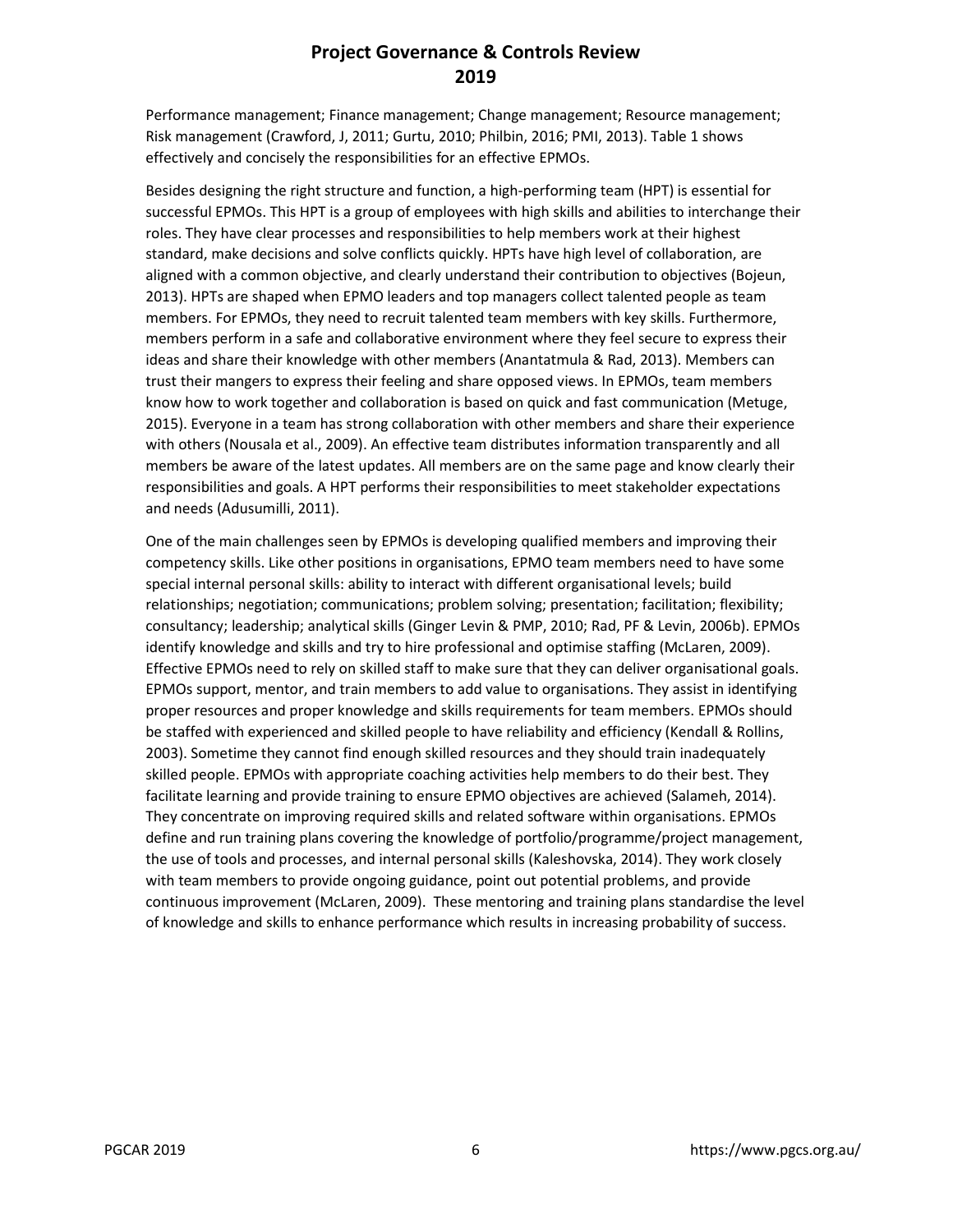| <b>No</b>      | <b>Responsibility</b>                                   | <b>Description</b>                                                                                                                                                                                                                                                                                                                            | <b>Reference</b>                                                 |
|----------------|---------------------------------------------------------|-----------------------------------------------------------------------------------------------------------------------------------------------------------------------------------------------------------------------------------------------------------------------------------------------------------------------------------------------|------------------------------------------------------------------|
| $\mathbf{1}$   | Strategic<br>Management                                 | • Develop strategic plan and tactical master<br>plan<br>• Ensure that portfolios, programmes, and<br>projects are aligned with strategic<br>objectives.                                                                                                                                                                                       | (Crawford, J, 2011;<br>Philbin, 2016; PMI,<br>2013)              |
| $\overline{2}$ | Portfolio<br>Management                                 | • Define initiatives and facilitate and support<br>project and programme selection and<br>prioritisation based on strategic plan.                                                                                                                                                                                                             | (Crawford, J, 2011;<br>Gurtu, 2010; Philbin,<br>2016; PMI, 2013) |
| 3              | <b>Business</b><br>governance<br>and process<br>analyst | · Define and implement portfolio, program,<br>and project management governance<br>vertically and horizontally.                                                                                                                                                                                                                               | (Crawford, J, 2011;<br>Philbin, 2016; PMI,<br>2013)              |
| $\overline{4}$ | Benefits and<br>value<br>management                     | • Ensure that benefits realisation are applied<br>throughout portfolios, programmes, and<br>projects and values are optimised.                                                                                                                                                                                                                | (Crawford, J, 2011)                                              |
| 5              | Communication<br>and<br>stakeholder<br>management       | • Ensure that stakeholder engagement and<br>analysis is undertaken regularly, and<br>communication plan is prepared and<br>implemented.                                                                                                                                                                                                       | (PMI, 2013)                                                      |
| 6              | Information<br>and knowledge<br>management              | • Provide collaborative work place and<br>networks of people to share their<br>experiences.<br>• Gather and share all data, information,<br>documents related to portfolios,<br>programmes, and projects.<br>• Record and analyse lessons learned from<br>different levels of organisations to make<br>governance and processes improvements. | (Crawford, J, 2011;<br>Philbin, 2016; PMI,<br>2013)              |
| $\overline{7}$ | Performance<br>management                               | • Increase organisation performance by<br>providing consultancy to improve and<br>maintain processes.<br>• Define and control KPIs to ensure that<br>organisations reach targets.<br>• Provide data and generate reports for<br>different kinds of audiences in different<br>managerial levels.                                               | (Philbin, 2016; PMI,<br>2013)                                    |
| 8              | Finance<br>management                                   | • Establish a professional finance system for<br>portfolios, programmes, and projects to<br>ensure an appropriate funding and effective<br>financial control.                                                                                                                                                                                 | (PMI, 2013)                                                      |
| 9              | Change<br>management                                    | • Make integrated change control to<br>guarantee the effectiveness of the<br>identifying, monitoring, and delivering                                                                                                                                                                                                                          | (Philbin, 2016)                                                  |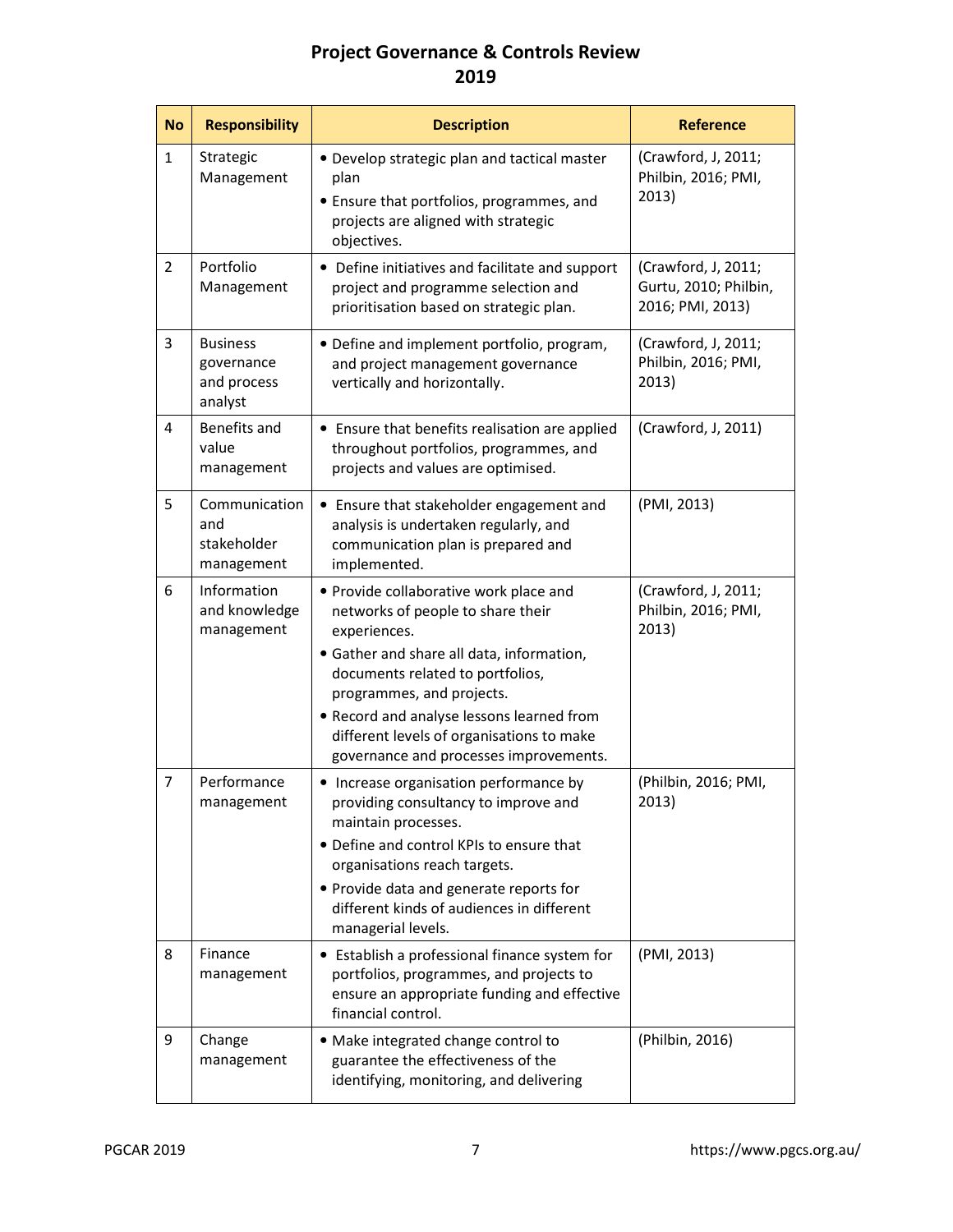|    |                        | changes process aligned with information<br>system.                                                                                                                                                                                                                                            |                                                     |
|----|------------------------|------------------------------------------------------------------------------------------------------------------------------------------------------------------------------------------------------------------------------------------------------------------------------------------------|-----------------------------------------------------|
| 10 | Resource<br>management | • Provide the proper skill requirements<br>• Recruit adequate project staff with right<br>skills based on project plan as efficiently as<br>possible.<br>• Conduct performance evaluations.<br>• Training and mentoring.<br>• Conduct motivation and reward system<br>• Managing team conflict | (Crawford, J, 2011;<br>Philbin, 2016; PMI,<br>2013) |
| 11 | Risk<br>management     | . Have access to the last updated and reliable<br>information and have appropriate control<br>and response to deal with risks.                                                                                                                                                                 | (Crawford, J, 2011;<br>Philbin, 2016; PMI,<br>2013) |

**Table 1: EPMO Functions and Responsibilities** 

#### **Conclusion**

EPMOs have been setting up in PBOs with different types to advance organisational capabilities in achieving their goals and benefits by building enterprise, portfolio, programme and project level management offices. EPMOs improve organisational performance by developing governance, processes and tools to increase the chance of project/programme successes, and providing support for EP3 units to make sure that strategic objectives are reached and benefits are realised. To reach these goals and enhance organisation performance, EPMOs require to acquire the right teams and support them by providing training to enhance knowledge, skills, and competencies of the team members. Advanced EPMOs responsible for strategic management, portfolio management, business governance and process analyst, benefits and value management, communication and stakeholder management, information and knowledge management, performance management, finance management, change management, resource management, and risk management.

\_\_\_\_\_\_\_\_\_\_\_\_\_\_\_\_\_\_\_\_\_\_\_\_\_\_\_\_\_\_\_

#### **References**

Adusumilli, S. (2011). *IT Strategy & Governance Explained*: IT Strategy.

- Ajmal, M. M., & Koskinen, K. U. (2008). Knowledge transfer in project-based organizations: an organizational culture perspective. *Project Management Journal, 39*(1), 7-15.
- Ameri, A., & Awad, T. Z. (2016). The Roles of the Project Management Office In The Execution of the Organizations Strategic Plan. Retrieved from https://scholarworks.uaeu.ac.ae/all\_dissertations/56
- Anantatmula, V., & Rad, P. (2013). *Linkages among project management maturity, PMO, and project success.* Paper presented at the 2013 International Conference on Engineering, Technology and Innovation (ICE) & IEEE International Technology Management Conference.
- Aubry, M. (2015). Project Management Office Transformations: Direct and Moderating Effects That Enhance Performance and Maturity. *Project Management Journal, 46*(5), 19-45. doi:10.1002/pmj.21522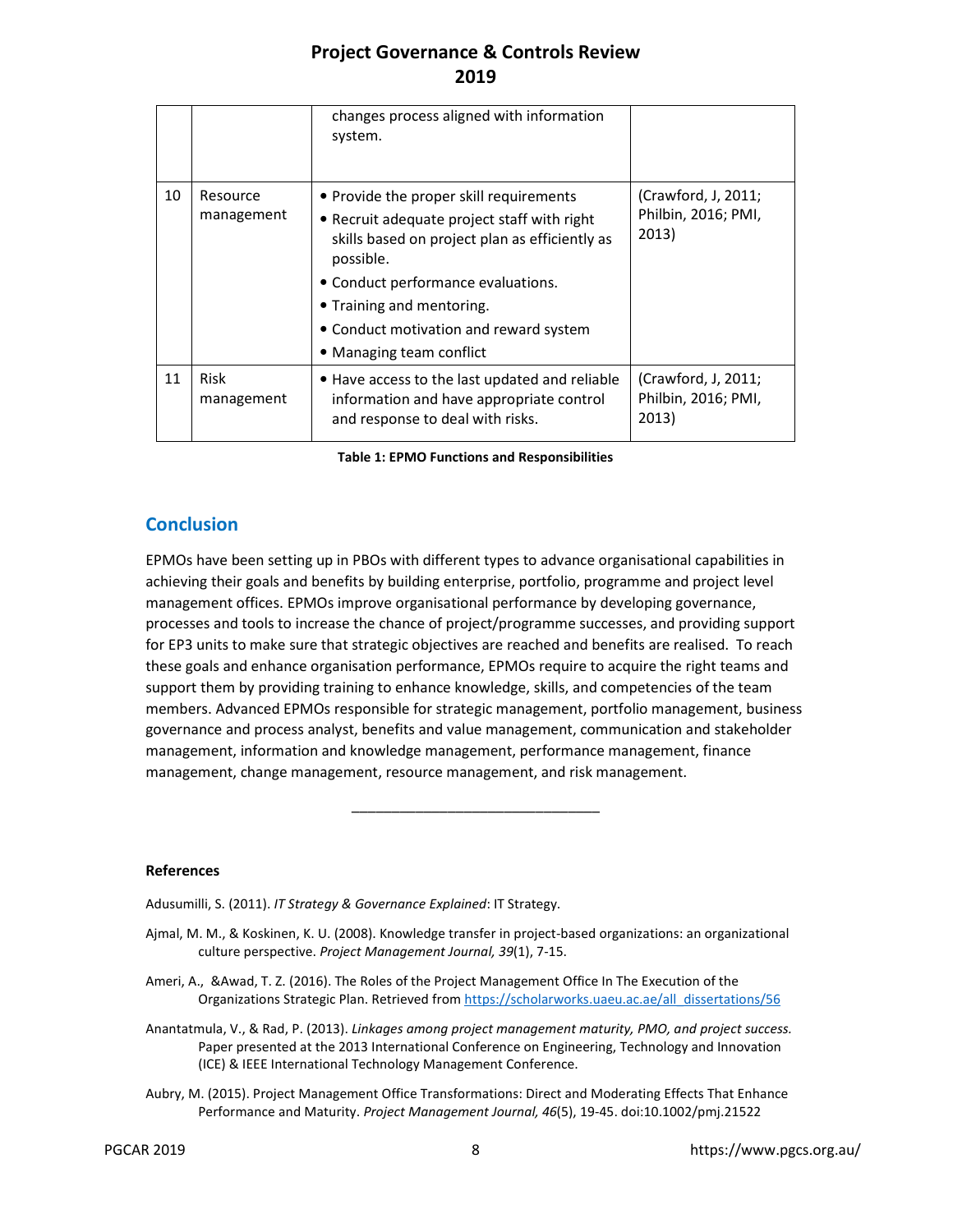Aubry, M., & Hobbs, B. (2010). *Project Management Office (PMO): A Quest for Understanding*.

- Aubry, M., Hobbs, B., & Thuillier, D. (2007). A new framework for understanding organisational project management through the PMO. *International Journal of Project Management, 25*(4), 328-336.
- Axelos. (2013). *Portfolio, Programme and Project Offices (P3O)*.
- Backlund, F., & Sundqvist, E. (2018)Continuous improvement: challenges for the project-based organization. *International Journal of Quality Reliability Management, 35*(7), 1306-1320.
- Boh, W. F. (2007). Mechanisms for sharing knowledge in project-based organizations. *Information organization, 17*(1), 27-58.
- Bojeun, M. C. (2013). *Program management leadership: Creating successful team dynamics*: Auerbach Publications.
- Cooke-Davies. (2004). *Consistently doing the right projects and doing them right–What metrics do you need*. Paper presented at the PMI Global Congress Proceedings, Prague, Czech Republic. .
- Cooke-Davies, T. (2009). Front-end alignment of projects—Doing the right project. In *Making essential choices with scant information* (pp. 106-124): Springer.
- Crawford, J. (2011). *The Enterprise PMO as Strategy Execution Office.* Paper presented at the PMI Global Congress, Washington DC, USA.
- Crawford, J. K. (2014). *Project management maturity model*: Auerbach Publications.
- Cuthbert, A. (2012). The role of the project management office. *PM World Journal, 1*(4).
- Dai, C. X., & Wells, W. G. (2004). An exploration of project management office features and their relationship to project performance. *International Journal of Project Management, 22*(7), 523-532.
- DiTullio, L. (2010). *Project Team Dynamics: Enhamcing Performance, Improving Results*: Berrett-Koehler Publishers.
- Ginger Levin, D., & PMP, P. (2010). *Interpersonal skills for portfolio, program, and project managers*: Berrett-Koehler Publishers.
- Gurtu, A. (2010). *Enterprise Project Management*.
- Hill, G. M. (2004). Evolving the project management office: a competency continuum. *Information Systems Management, 21*(4), 45-51.
- Hill, G. M. (2007). *The complete project management office handbook*: Auerbach Publications.
- Kaleshovska, N. (2014). Adopting project management offices to exploit the true benefits of project management. *Економски Развој-Economic Development, 16*(1-2), 151-165.
- Kendall, G. I., & Rollins, S. C. (2003). *Advanced project portfolio management and the PMO: multiplying ROI at warp speed*: J. Ross Publishing.
- Koh, A., & Crawford, L. (2012). Portfolio management: the Australian experience. *Project Management Journal, 43*(6), 33-42.
- KPMG, A. a. (2018). *The state of play in project management*. Retrieved from https://www.aipm.com.au/images/news/report.aspx
- Lacruz, A. J., Cunha, E. A., de Moura, R. L., & de Oliveira, M. P. (2019). Project Management Office in the Nongovernmental Organization as a Driver of Sustainable Competitive Advantage: A Dynamic Capabilities Approach. In *Knowledge, Innovation and Sustainable Development in Organizations* (pp. 23-37): Springer.
- Letavec, C. J. (2006). *The program management office: establishing, managing and growing the value of a PMO*: J. Ross Publishing.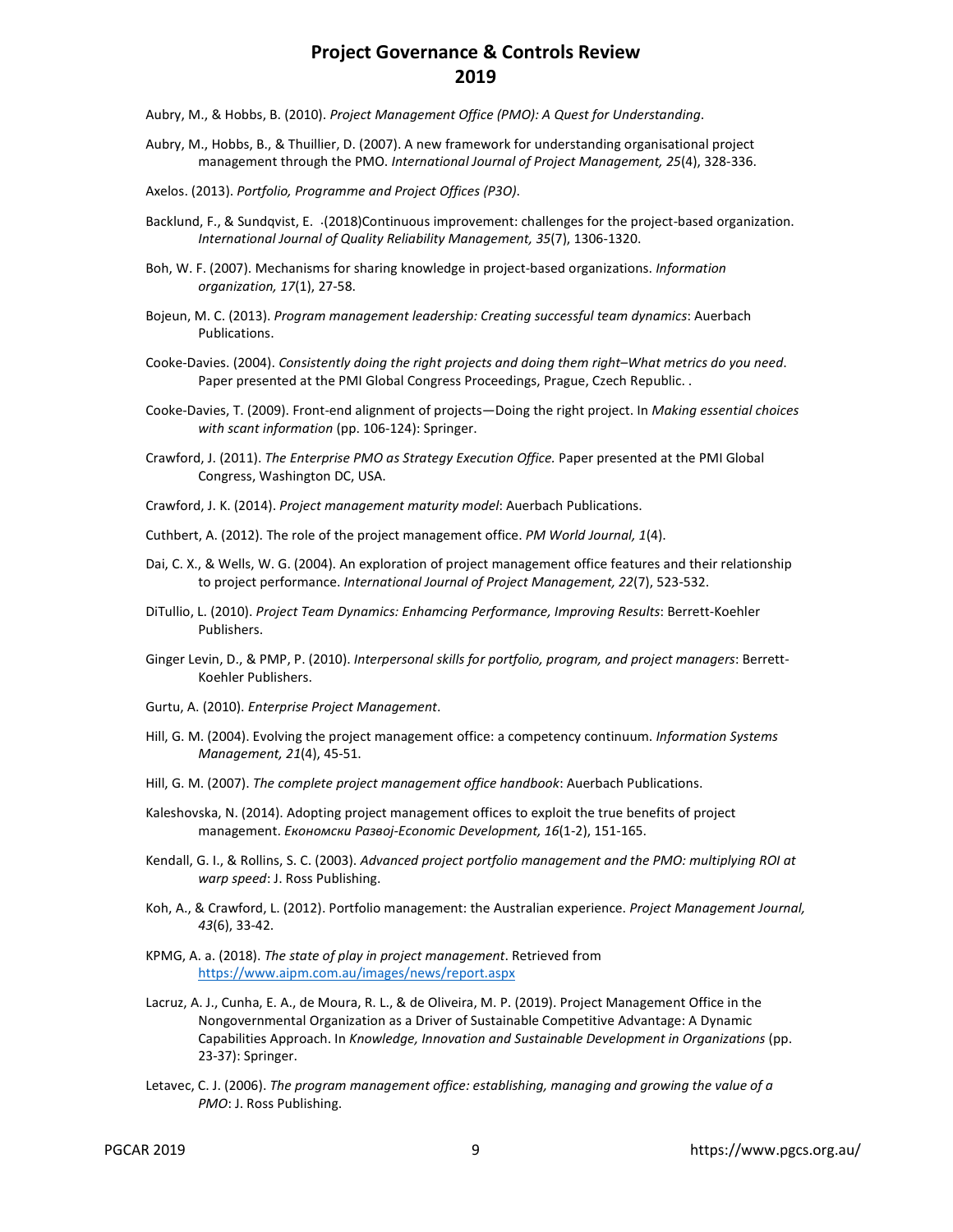- Martinsuo, M. (2013). Project portfolio management in practice and in context. *International Journal of Project Management, 31*(6), 794-803.
- McLaren, S. (2009). *EPMO: A strategic enabler*. Retrieved from
- Metuge, E. (2015). *Implementation and Operation of a Enterprise Project Management Office (EPMO* :(*Case study: General Electricity Company of Libya (GECOL)*: GRIN Verlag.
- Mosavi, A. (2014). Exploring the roles of portfolio steering committees in project portfolio governance. *International Journal of Project Management, 32*(3), 388-399.
- Mossalam, A., &Arafa, M. (2016). The role of project manager in benefits realization management as a project constraint/driver. *HBRC Journal, 12*(3), 305-315.
- Müller, R., Drouin, N., & Sankaran, S. (2019). Modeling Organizational Project Management. *Project Management Journal*, 8756972819847876.
- Nousala, S., Miles, A., Kilpatrick, B., & Hall, W. P. (2009). Building knowledge sharing communities using team expertise access maps. *International Journal of Business Systems Research, 3*(3), 279-296.
- Patanakul, P. (2015). Key attributes of effectiveness in managing project portfolio. *International Journal of Project Management, 33*(5), 1084-1097.
- Patel, A., Patel, D., & Patel, D. (2012). Implementation plan of PMO (Project Management Office) over EPMO (Enterprise Project Management Office) for beneficiaries success in todays organizations. *International Journal of Research in Management, 2*(6), 540-549.
- Paton, S., & Andrew, B. (2019). The role of the Project Management Office (PMO) in product lifecycle management: A case study in the defence industry. *International Journal of Production Economics, 208*, 43-52.
- Pemsel, S., & Wiewiora, A. (2013). Project management office a knowledge broker in project-based organisations. *International Journal of Project Management, 31*(1), 31 -42 .
- Philbin, S. P. (2016). *Exploring the Project Management Office (PMO)–Role, Structure and Processes.* Paper presented at the Proceedings of the International Annual Conference of the American Society for Engineering Management.
- PMI. (2012). *The Project Management Office: In Sync with Strategy*
- PMI. (2013). *PMO Frameworks*. Retrieved from https://www.pmi.org/- /media/pmi/documents/public/pdf/learning/thought-leadership/pulse/pmoframeworks.pdf?v=0e51511c-12d6-4afa-bb0d-967c1e82ce71&sc\_lang\_temp=en
- PMI. (2017a). *PMBOK® Guide* (Sixth Edition ed.).
- Rad, P., & Levin, G. (2006a). Project management maturity assessment. *AACE International Transactions*, PM61.
- Rad, P., & Levin, G. (2007). Project Management Sophistication and EPMO. *AACE International Transactions*, PM81-PM83.
- Rad, P. F., & Levin, G. (2006b). *Project portfolio management tools and techniques*: www. iil. com/publishing.
- Ramani, S. (2016). *Improving business performance : a project portfolio management approach*. Boca Raton: Boca Raton : CRC Press.
- Ren, X., Deng, X., & Liang, L. (2018). Knowledge transfer between projects within project-based organizations: the project nature perspective. *Journal of Knowledge Management, 22*(5), 1082-1103.
- Salameh, H. (2014). A framework to establish a project management office. *European Journal of Business Management Decision, 6*(9), 19-26.